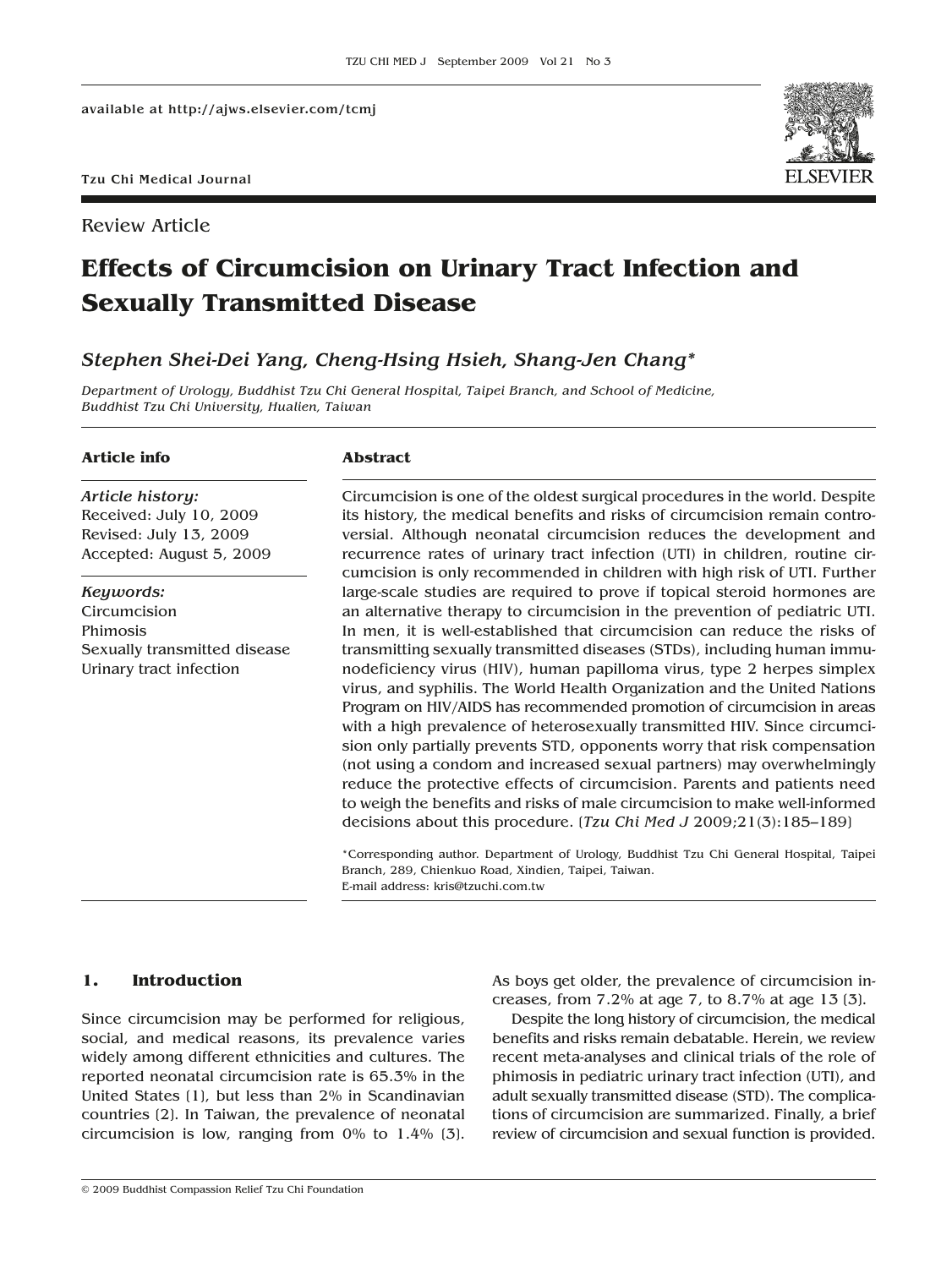## **2. Circumcision and pediatric UTI**

UTI is one of the most commonly observed bacterial infections leading to hospitalization in children. UTIs may reoccur in up to 30% of children; this can result in renal scarring, leading to hypertension [4]. Before the age of 1 year, boys are more susceptible to UTI than girls [5]. The trends of susceptibility in sex reverse after that time. Phimosis is thought to be one of major factors leading to UTI in boys. Hiraoka et al [5] evaluated boys with febrile UTIs and found that the meatus of boys aged 0–6 months among their study subjects was significantly more tightly covered than that in healthy neonates. In Israel (6), boys receive neonatal circumcision routinely at 1 week. The incidence of UTI in Israeli boys peaks 2–4 weeks post-circumcision and then decreases later. As such, the incidence of UTI in Israeli boys is lower than girls after the age of 8 weeks. In boys with acute pyelonephritis under the age of 6 months, a non-retractile prepuce was the most important risk factor for recurrent UTI [7]. In conclusion, phimosis plays an important role in both the development and recurrence of UTI in boys.

A recent systemic review and meta-analysis [8] evaluated the relationships between neonatal circumcision and UTI in boys and concluded that neonatal circumcision may only be beneficial in boys at high risk of UTI. Although circumcision may reduce 90% of UTI in boys, a total of over 195 circumcision procedures are needed to prevent one hospital admission due to UTI. Since 1–2% of boys experienced UTI in the first 10 years of life, which is equal to the 2% complication rate from circumcision, the benefits of circumcision did not outweigh the risks. However, this research has been criticized because the authors may have overestimated the complication rate of neonatal circumcision, and ignored the potential role of neonatal circumcision in the prevention of STD when the children became adults [9]. In addition, the cost of neonatal circumcision is much lower than that performed in childhood and adults.

An alternative therapy to circumcision is topical application of steroids for non-retractile prepuce [10]. In children with UTI, topical steroid treatment reduced the recurrence rate of UTI from 29.7% to 7.1% [11]. However, only a small group of patients was enrolled in that study and further studies are needed to confirm these findings. Topical steroids may not be able to replace the role of circumcision in the reduction of STD transmission in men.

#### **3. Circumcision and STD**

#### *3.1. Circumcision and ulcerative STD*

A number of observational studies have revealed a significantly lower risk of ulcerative STD in circumcised men (12). A recent meta-analysis by Weiss et al (12) showed that male circumcision may reduce the risk of syphilis and chancroid infection. The reduced risk of herpes simplex virus type 2 (HSV2) infection was of borderline statistical significance. Male circumcision provided a 33% reduction in the risk of syphilis (relative risk [RR], 0.67; 95% confidence interval  $[CI]$ ,  $0.54-0.83$ , and a  $12\%$  reduction in the risk of HSV2 (RR, 0.88; 95% CI, 0.77–1.01). Protective effects against chancroid were noted in six of seven studies (individual study RRs, 0.12–1.11). In 2009, a large scale (*n*= 5534), prospective, randomized study was performed in Uganda evaluating circumcision of adolescents and men in the prevention of HSV2, human papilloma virus (HPV) and syphilis. They found that circumcision provided a 28% reduction in risk of HSV2 (RR, 0.72; 95% CI, 0.56–0.92; *p*= 0.008), with no significant protective role for syphilis (RR, 1.10; 95% CI, 0.75-1.65;  $p=0.44$ ) (13).

#### *3.2. Circumcision and non-ulcerative STD*

Non-ulcerative STD, including *Neisseria gonorrhoeae*, *Chlamydia trachomatis*, and *Trichomonas vaginalis*, pose a threat to public health due to high prevalence and possible serious complications [14,15]. Previous observational studies have revealed conflicting relationships between non-ulcerative STD and circumcision [16–21]. Recently, two large-scale prospective randomized studies evaluated the relationships between adult male circumcision and non-ulcerative STD, and revealed no protective effects of circumcision. One study performed in South Africa revealed that the risk ratios for male circumcision against *N. gonorrhoeae*, *C. trachomatis* and *T. vaginalis* were 0.97 (*p*= 0.84), 0.58 (*p*= 0.065) and 0.54 (*p*= 0.062), respectively [22]. The protective effect against *T. vaginalis* became statistically significant (RR, 0.49; *p*= 0.03) only in the as-treated analysis. The results from a study in Kenya revealed no protective effects of male circumcision on non-ulcerative STD [18]. From multivariate analysis, significant risk factors for non-ulcerative STD were multiple sex partners within < 30 days, and sexual intercourse during menses in the previous 6 months. The results confirmed that condom use was the only protective factor while not circumcised. In summary, circumcision yielded no or weak protective effects on non-ulcerative STD.

#### *3.3. Circumcision and HPV infection*

HPV infection is related to genital warts, penile cancer in men, and warts and cancer of the cervix, vulva, and vagina in women [23]. The prevalence of highrisk HPV has been estimated to account for 99.7% of cervical cancer [24]. An observational study found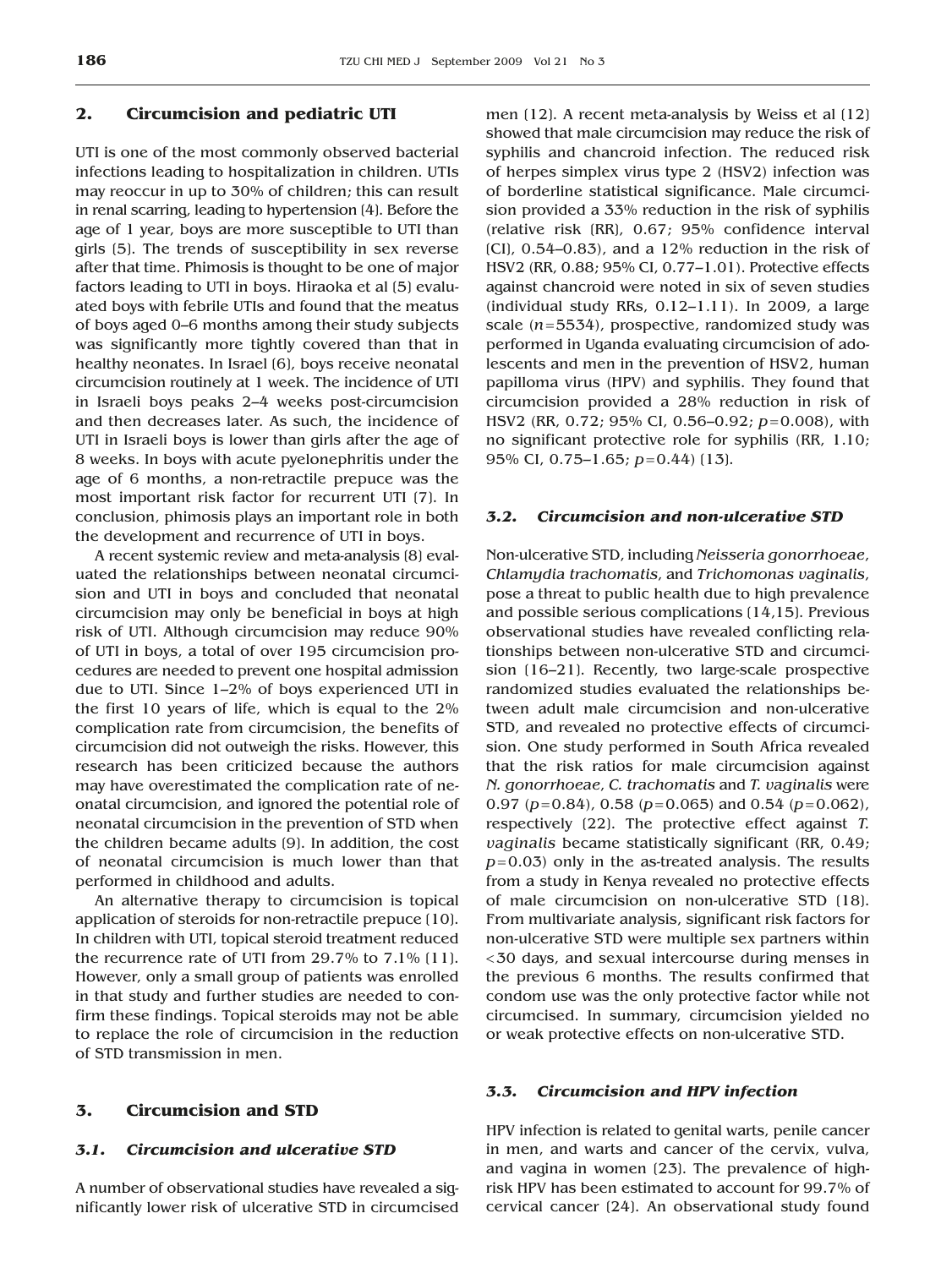that circumcised men had lower prevalence rates of HPV than uncircumcised men (19.6% *vs.* 5.5%) [25]. Furthermore, partners of circumcised men had lower rates of cervical cancer than partners of uncircumcised men (odds ratio, 0.42; 95% CI, 0.23–0.79). A meta-analysis of observational studies confirmed that male circumcision is associated with a statistically significantly reduced risk of penile HPV and related lesions (RR, 0.56; 95% CI, 0.39–0.82) [26]. Two large-scale prospective randomized interventional studies have been published recently [27,28]. One was performed at Orange Farm in South Africa with 1260 men randomized to the circumcision or control group [27]. In the 1-year follow-up, 14.8% of circumcised men and 22.3% of uncircumcised men had HPV infections. In total, circumcision reduced HPV infection by 34% (RR, 0.66; 95% CI, 0.51–0.86). Another study enrolled 3393 human immunodeficiency virus (HIV)-negative, HSV2-negative, uncircumcised men (age range, 15–49 years) randomized to receive immediate or delayed circumcision at 24 months. They found that circumcision provided a 35% reduction in the risk of HPV infection (0.65; 95% CI, 0.46–0.90) with the prevalence of high-risk HPV genotypes being 18.0% in the intervention group and 27.9% in the control group [28].

#### *3.4. Circumcision and HIV infection*

The protective role of circumcision against HIV infection was first proposed in 1986 [29]. Since then, a large number of observational studies have revealed these protective effects [30,31]. From 2002 to 2006, three large-scale, prospective randomized controlled trials were conducted in South Africa [32], Uganda [33], and Kenya [34]. They evaluated the protective effects of circumcision against HIV in adult males. Based on the findings in these three trials [32–34], a recent Cochrane review concluded that medical male circumcision significantly reduces the acquisition of HIV in heterosexual men by between 38% and 66% over 24 months [35]. The reported complication rates were low and circumcision was reported to be quite safe. Inclusion of male circumcision into current HIV prevention policy and guidelines is suggested but further research on cost-effectiveness and feasibility is warranted [35]. A study by Williams et al published in 2006 hypothesized that male circumcision could prevent 2.0 million new HIV infections and 300,000 deaths over the next 10 years in Sub-Saharan Africa [36]. However, there are criticisms that the study ignored the fact that the circumcision has only partial protective effects and risk compensation may eventually hamper the protective effects. The major limitations of circumcision in the prevention of STD is risk compensation, i.e. men who have undergone circumcision then increase risky behavior, such as not using condoms and increasing the number of sexual partners [37]. In the South African trial [32], circumcised men reported higher numbers of sexual acts. The study in Kenya [34] did not report significant changes in behavior.

Since circumcision did not provide a completely protective effect against STD, circumcised men who increase risky behavior may eventually have an equal or higher rate of STD infection. In addition, HIV-infected circumcised men did not have a lower transmission rate of HIV to their sex partners, and risk compensation may increase the infection rate of partners [37].

#### *3.5. Rationale for prevention of STD*

There are several theories that explain why circumcision may prevent men from contracting STD [30]. The first is that coverage of the prepuce provides a warm, moist area that makes replication of virus and bacteria easier. The second theory is that uncircumcised men easily sustain micro-abrasions on the skin during intercourse which gives an access to infection. Another plausible explanation is that the inner surface of the prepuce is abundant in CD4+ cells, macrophages, and dendritic cells (the target cells of HIV) without the protection of a keratinized surface. After removal of the inner surface during circumcision, the susceptibility of hosts to HIV may decrease. Both ulcerative and non-ulcerative STDs have been shown to facilitate the transmission of HIV in numerous studies [38]. Circumcision protects the hosts from ulcerative STD infection which may cause small wounds on the penis, and thus provides additional protective effects. According to a study by Fleming and Wasserheit, other STDs were associated with a twoto five-fold increase in HIV transmission rate in countries with different circumcision rates [39]. Although the exact role of these HIV cofactors is still unknown [40], it has been hypothesized that HSV2 and syphilis may enhance HIV acquisition by causing small lesions over the mucosa that permit HIV entry while simultaneously recruiting HIV-susceptible cells to the mucosa [41]. The mechanisms responsible for the synergistic association of HSV2 and syphilis have recently been further elucidated—demonstrating that both syphilitic and HSV2-infected tissue have increased numbers of CCR5-expressing T cells, theoretically increasing HIV susceptibility in active ulcerative STD [40].

#### *3.6. Complications of circumcision*

Generally, circumcision is a safe procedure with a reported complication rate ranging from 0.2% to 0.3% [42]. The rate of complication decreases as the surgeon's experience increases. In a study performed in Uganda in which 3011 men were circumcised,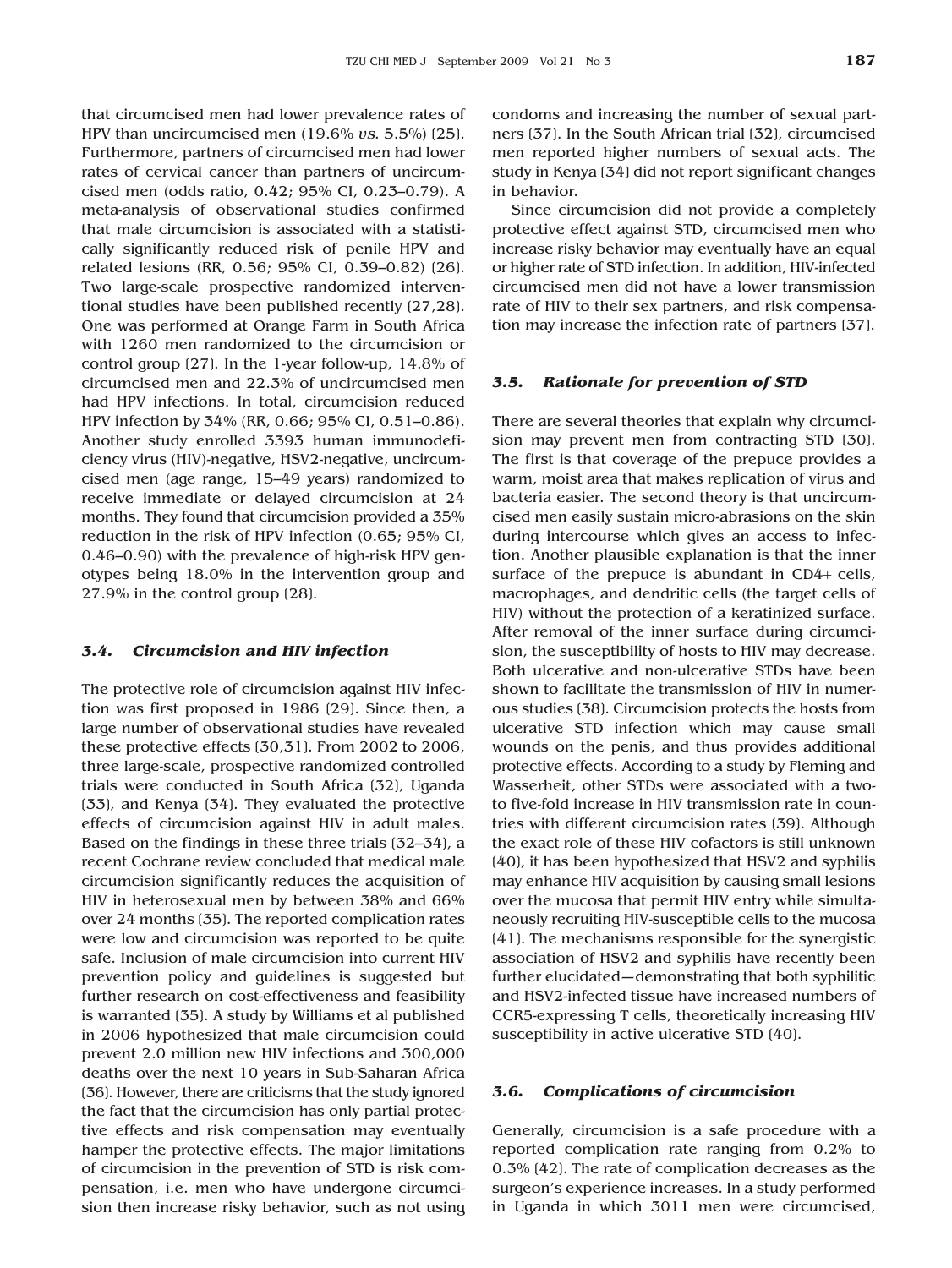the mean operative time required to complete surgery was approximately 40 minutes for the first 100 procedures, declining to 25 minutes for the subsequent 100 circumcisions [43]. The rate of moderate and severe adverse events was 8.8% (10/114) for the first 19 unsupervised procedures after training, 4.0% for the next 20–99 (13/328) and 2.0% for the last 100  $(p=0.003)$  (43). The reported complications included death, bleeding, suture sinus tracts, infection, phimosis and concealed penis, adhesions, meatitis, meatal stenosis, chordee, urethrocutaneous fistula, amputations, and hypospadias [42].

#### *3.7. Sexual function and circumcision*

The function of the prepuce in human sexual response continues to be debated. A significant number of circumcised men experienced worsened erectile function and decreased penile sensitivity with improved satisfaction because of curing of underlying phimosis and balanoposthitis [44]. However, in two studies performed in Africa, adult male circumcision was not associated with sexual dysfunction [45,46]. Circumcised men reported increased penile sensitivity and enhanced ease of reaching orgasm. Regarding the satisfaction of female partners, O'Hara and O'Hara [44] surveyed women who had experience of sex with both circumcised and uncircumcised partners. A significant number of women reported greater likelihood of experiencing vaginal orgasm, less discomfort, and greater intimacy with an uncircumcised partner. However, another large prospective study [47] in South Africa recently showed that only 2.9% of women reported less sexual satisfaction after their partners were circumcised. The overwhelming majority of women (97.1%) report either no change or improved sexual satisfaction after their male partner was circumcised.

## **4. Conclusions**

Circumcision lowers the rate of pediatric UTI and adult STD. Since circumcision is not without complication and does not completely avoid the risk of STD, routine circumcision is not recommended for infants and adults. Circumcision for medical reasons is suggested in children with repeated balanoposthitis and a high risk of UTI, and in adults living in areas with a high prevalence of STD.

## **References**

1. Stang HJ, Snellman LW. Circumcision practice patterns in the United States. *Pediatrics* 1998;101:E5.

- 2. Frisch M, Friis S, Kjaer SK, Melbye M. Falling incidence of penis cancer in an uncircumcised population (Denmark 1943–90). *BMJ* 1995;311:1471.
- 3. Ko MC, Liu CK, Lee WK, Jeng HS, Chiang HS, Li CY. Agespecific prevalence rates of phimosis and circumcision in Taiwanese boys. *J Formos Med Assoc* 2007;106:302–7.
- 4. Nuutinen M, Uhari M. Recurrence and follow-up after urinary tract infection under the age of 1 year. *Pediatr Nephrol* 2001;16:69–72.
- 5. Hiraoka M, Tsukahara H, Ohshima Y, Mayumi M. Meatus tightly covered by the prepuce is associated with urinary infection. *Pediatr Int* 2002;44:658–62.
- 6. Prais D, Shoov-Furman R, Amir J. Is ritual circumcision a risk factor for neonatal urinary tract infections? *Arch Dis Child* 2009;94:191–4.
- 7. Shim YH, Lee JW, Lee SJ. The risk factors of recurrent urinary tract infection in infants with normal urinary systems. *Pediatr Nephrol* 2009;24:309–12.
- 8. Singh-Grewal D, Macdessi J, Craig J. Circumcision for the prevention of urinary tract infection in boys: a systematic review of randomised trials and observational studies. *Arch Dis Child* 2005;90:853–8.
- 9. Schoen EJ. Circumcision for preventing urinary tract infections in boys: North American view. *Arch Dis Child* 2005; 90:772–3.
- 10. Yang SS, Tsai YC, Wu CC, Liu SP, Wang CC. Highly potent and moderately potent topical steroids are effective in treating phimosis: a prospective randomized study. *J Urol* 2005;173:1361–3.
- 11. Lee JW, Cho SJ, Park EA, Lee SJ. Topical hydrocortisone and physiotherapy for nonretractile physiologic phimosis in infants. *Pediatr Nephrol* 2006;21:1127–30.
- 12. Weiss HA, Thomas SL, Munabi SK, Hayes RJ. Male circumcision and risk of syphilis, chancroid, and genital herpes: a systematic review and meta-analysis. *Sex Transm Infect* 2006;82:101–9.
- 13. Golden MR, Wasserheit JN. Prevention of viral sexually transmitted infections—foreskin at the forefront. *N Engl J Med* 2009;360:1349–51.
- 14. Castellsague X, Peeling RW, Franceschi S, et al. *Chlamydia trachomatis* infection in female partners of circumcised and uncircumcised adult men. *Am J Epidemiol* 2005; 162:907–16.
- 15. World Health Organization. *Global Prevalence and Incidence of Selected Curable Sexually Transmitted Infections: Overview and Estimates.* Geneva: World Health Organization, 2001.
- 16. Hart G. Factors associated with genital chlamydial and gonococcal infection in males. *Genitourin Med* 1993;69:393–6.
- 17. Talukdar A, Khandokar MR, Bandopadhyay SK, Detels R. Risk of HIV infection but not other sexually transmitted diseases is lower among homeless Muslim men in Kolkata. *AIDS* 2007;21:2231–5.
- 18. Mehta SD, Moses S, Agot K, et al. Adult male circumcision does not reduce the risk of incident *Neisseria gonorrhoeae*, *Chlamydia trachomatis*, or *Trichomonas vaginalis* infection: results from a randomized, controlled trial in Kenya. *J Infect Dis* 2009;200:370–8.
- 19. Sena AC, Miller WC, Hobbs MM, et al. *Trichomonas vaginalis* infection in male sexual partners: implications for diagnosis, treatment, and prevention. *Clin Infect Dis* 2007;44:13–22.
- 20. Gray R, Azire J, Serwadda D, et al. Male circumcision and the risk of sexually transmitted infections and HIV in Rakai, Uganda. *AIDS* 2004;18:2428–30.